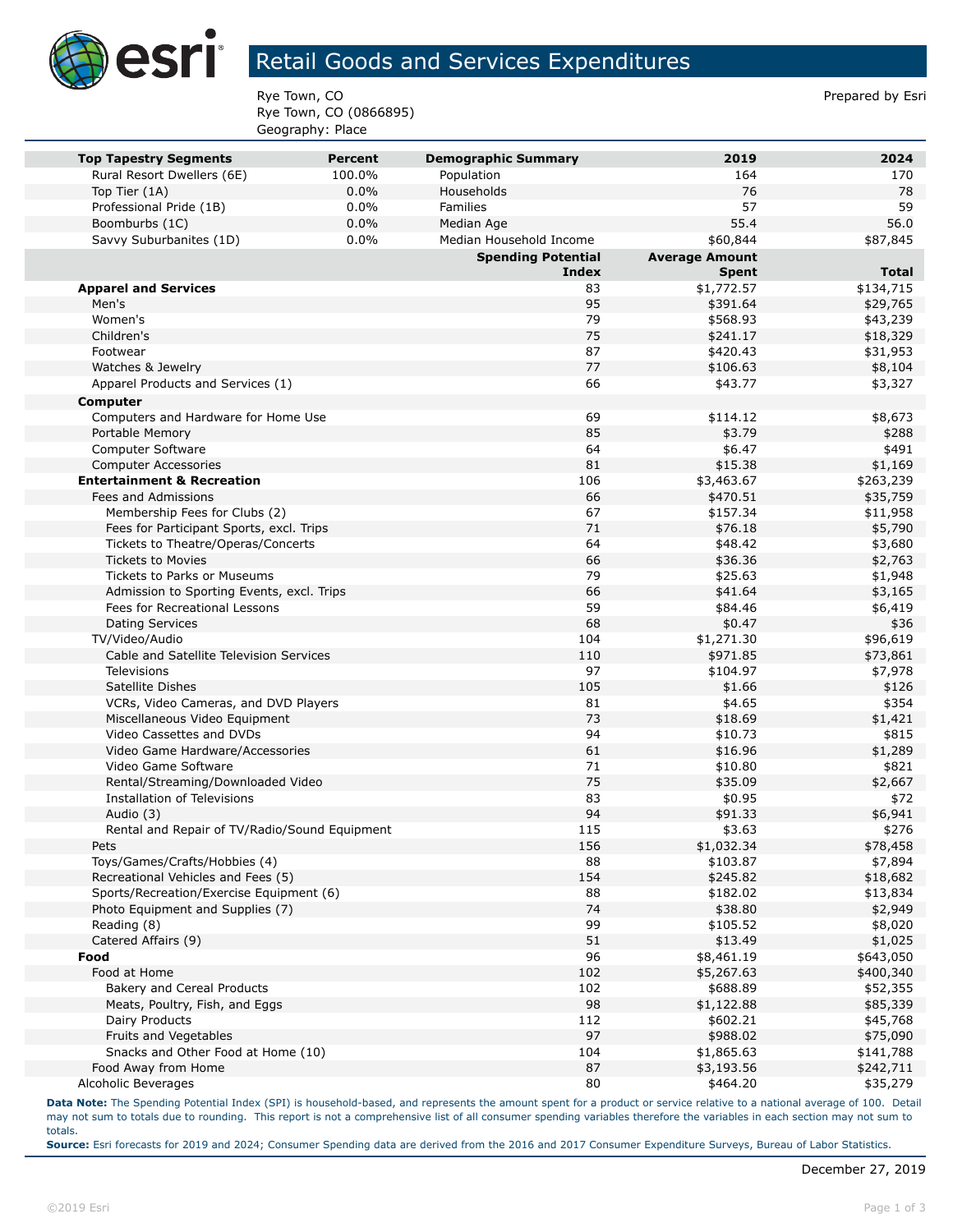

## Retail Goods and Services Expenditures

Rye Town, CO **Prepared by Esri** Prepared by Esri Rye Town, CO (0866895) Geography: Place

|                                            | <b>Spending Potential</b><br>Index | <b>Average Amount</b><br>Spent | <b>Total</b> |
|--------------------------------------------|------------------------------------|--------------------------------|--------------|
| <b>Financial</b>                           |                                    |                                |              |
| Value of Stocks/Bonds/Mutual Funds         | 91                                 | \$19,552.37                    | \$1,485,980  |
| Value of Retirement Plans                  | 89                                 | \$84,393.67                    | \$6,413,919  |
| Value of Other Financial Assets            | 86                                 | \$4,886.55                     | \$371,378    |
| Vehicle Loan Amount excluding Interest     | 97                                 | \$2,775.65                     | \$210,950    |
| Value of Credit Card Debt                  | 84                                 | \$2,049.94                     | \$155,795    |
| Health                                     |                                    |                                |              |
| Nonprescription Drugs                      | 112                                | \$161.28                       | \$12,257     |
| <b>Prescription Drugs</b>                  | 124                                | \$453.63                       | \$34,476     |
| Eyeglasses and Contact Lenses              | 126                                | \$113.96                       | \$8,661      |
| Home                                       |                                    |                                |              |
| Mortgage Payment and Basics (11)           | 94                                 | \$9,496.69                     | \$721,748    |
| Maintenance and Remodeling Services        | 94                                 | \$2,009.40                     | \$152,715    |
| Maintenance and Remodeling Materials (12)  | 157                                | \$767.20                       | \$58,307     |
| Utilities, Fuel, and Public Services       | 104                                | \$5,054.69                     | \$384,157    |
| <b>Household Furnishings and Equipment</b> |                                    |                                |              |
| Household Textiles (13)                    | 89                                 | \$89.59                        | \$6,809      |
| Furniture                                  | 80                                 | \$488.57                       | \$37,131     |
| Rugs                                       | 83                                 | \$26.81                        | \$2,038      |
| Major Appliances (14)                      | 110                                | \$389.04                       | \$29,567     |
| Housewares (15)                            | 103                                | \$109.15                       | \$8,295      |
| Small Appliances                           | 96                                 | \$46.53                        | \$3,536      |
| Luggage                                    | 61                                 | \$8.60                         | \$653        |
| Telephones and Accessories                 | 97                                 | \$73.27                        | \$5,568      |
| <b>Household Operations</b>                |                                    |                                |              |
| Child Care                                 | 64                                 | \$324.69                       | \$24,676     |
| Lawn and Garden (16)                       | 131                                | \$615.30                       | \$46,763     |
| Moving/Storage/Freight Express             | 63                                 | \$41.56                        | \$3,159      |
| Housekeeping Supplies (17)                 | 107                                | \$802.45                       | \$60,986     |
| <b>Insurance</b>                           |                                    |                                |              |
| Owners and Renters Insurance               | 116                                | \$674.77                       | \$51,282     |
| Vehicle Insurance                          | 99                                 | \$1,535.42                     | \$116,692    |
| Life/Other Insurance                       | 105                                | \$484.86                       | \$36,850     |
| Health Insurance                           | 111                                | \$4,369.52                     | \$332,083    |
| Personal Care Products (18)                | 82                                 | \$411.36                       | \$31,263     |
| School Books and Supplies (19)             | 83                                 | \$128.47                       | \$9,764      |
| <b>Smoking Products</b>                    | 128                                | \$515.30                       | \$39,163     |
| <b>Transportation</b>                      |                                    |                                |              |
| Payments on Vehicles excluding Leases      | 112                                | \$2,853.41                     | \$216,860    |
| Gasoline and Motor Oil                     | 107                                | \$2,457.83                     | \$186,795    |
| Vehicle Maintenance and Repairs            | 102                                | \$1,171.07                     | \$89,001     |
| <b>Travel</b>                              |                                    |                                |              |
| Airline Fares                              | 74                                 | \$404.58                       | \$30,748     |
| Lodging on Trips                           | 94                                 | \$582.81                       | \$44,294     |
| Auto/Truck Rental on Trips                 | 83                                 | \$21.85                        | \$1,660      |
| Food and Drink on Trips                    | 90                                 | \$484.39                       | \$36,814     |

**Data Note:** The Spending Potential Index (SPI) is household-based, and represents the amount spent for a product or service relative to a national average of 100. Detail may not sum to totals due to rounding. This report is not a comprehensive list of all consumer spending variables therefore the variables in each section may not sum to totals. **Source:** Esri forecasts for 2019 and 2024; Consumer Spending data are derived from the 2016 and 2017 Consumer Expenditure Surveys, Bureau of Labor Statistics.